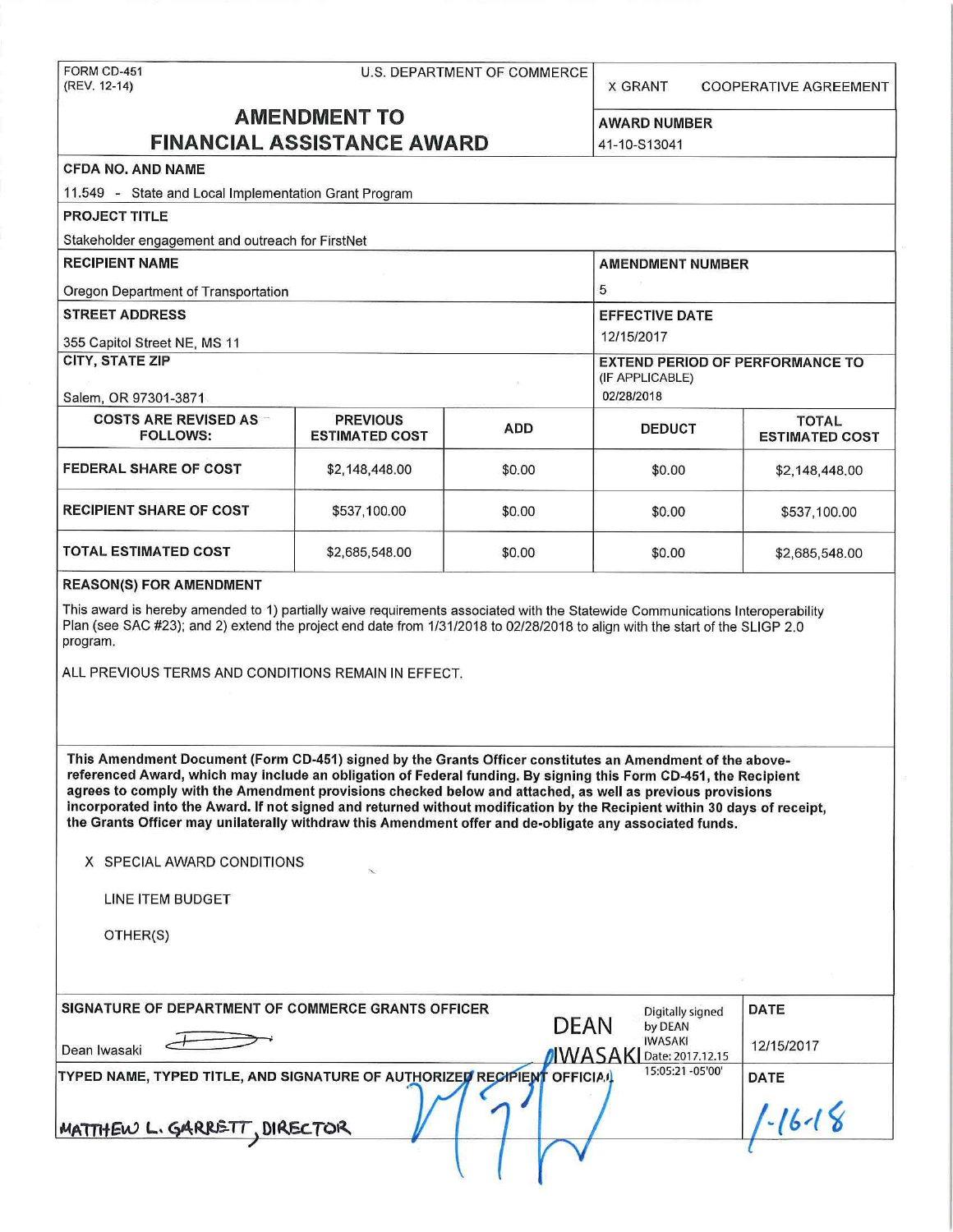Award Number: 41-10-S13041, Amendment Number 5 Federal Program Officer: Michael Dame Requisition Number: S13041 Employer Identification Number: 931111585 Dun & Bradstreet No: 809580681 Recipient ID: 4129407 Requestor ID: 4129407

#### **Award ACCS Information**

| <b>Bureau</b><br>Code | <b>FCFY</b> | <b>Project-Task</b> | Org Code               | <b>Obi Class</b> | <b>Obligation Amount</b> |
|-----------------------|-------------|---------------------|------------------------|------------------|--------------------------|
| 61                    | 2013        | 8150000-000         | 11-00-0000-00-00-00-00 | 41-19-00-00      | \$0.00                   |

#### **Award Contact Information**

| <b>Contact Name</b>   | <b>Contact Type</b> | Email                              | <b>Phone</b> |
|-----------------------|---------------------|------------------------------------|--------------|
| Mr. Matthew L Garrett | Administrative      | Matthew.L.Garrett@odot.state.or.us | 503-986-3452 |
| Mr. David Soloos      | Technical           | David.Soloos@oregon.gov            | 971-701-1071 |

Nuria Martinez<br>
100 Bureau Drive, MS 1650<br>
100 Bureau Drive, MS 1650<br>
100 Bureau Drive, MS 1650 100 Bureau Drive, MS 1650 (301) 975-6215 (301) 975-4166

#### **NIST Grants Officer: NIST Grants Specialist:**

Gaithersburg, MD 20899-1650 Gaithersburg, MD 20899-1650